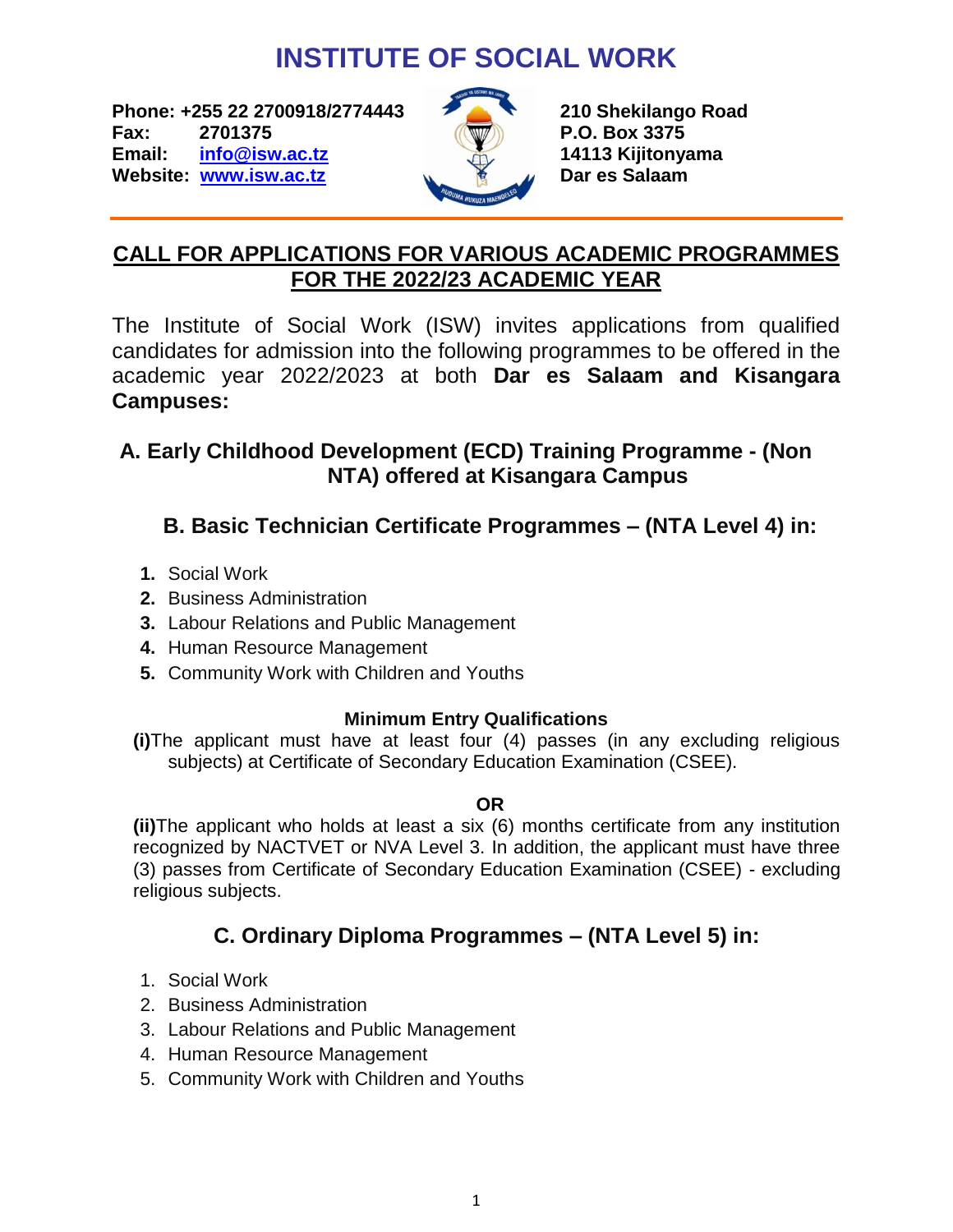### **Minimum Entry Qualifications**

### **Direct Entry:**

**(i)** The applicant must have at least a minimum of one (1) principal pass and a subsidiary at Advanced Certificate of Secondary Education Examination (ACSEE) in appropriate subjects that will amount to a minimum of 1.5 points (i.e., at least one E and S). In addition, the applicant must have four (4) credits from Certificate of Secondary Education Examination (CSEE) -excluding religious subjects.

### **Equivalent Entry:**

**(i)** The applicant with a Basic Technician Certificate from any institution recognized by NACTVETmust have a minimum GPA of 2.0. In addition, the applicant must have Four (4) passes from Certificate of Secondary Education Examination (CSEE) - excluding religious subjects.

### **OR**

**(ii)** The applicant who holds a Certificate in Nursing/Midwifery and related courses, and Certificate in Education (Grade III A) must have an average of C from institutions recognized by NACTVET. In addition, the applicant must have at least four (4) passes from Certificate of Secondary Education Examination (CSEE) excluding religious subjects.

### **D.Bachelor Degree Programmes – (NTA Level 7- 8) in: -**

- 1. Social Work
- 2. Business Administration
- 3. Labour Relations and Public Management
- 4. Human Resource Management

| N <sub>0</sub> | Category of           | Minimum Admission Entry Qualification                                     |
|----------------|-----------------------|---------------------------------------------------------------------------|
|                | Applicants            |                                                                           |
| $\mathbf{1}$   | A-level<br>Completed  | Two principal passes with a total of 4.0 points from two subjects         |
|                | studies before 2014   | defining the admission into the respective programme (where $A=5$ ;       |
|                |                       | $B=4$ ; $C=3$ ; $D=2$ ; $E=1$ ).                                          |
| 2              | Completed<br>A-level  | Two principal passes (Two Cs) with a total of 4.0 points from two         |
|                | studies in 2014 and   | subjects defining the admission into the respective programme (where      |
|                | 2015                  | A=5; B+=4; B=3; C=2; D=1). Grade 'D' is not considered as a principal     |
|                |                       | pass in this category.                                                    |
| 3              | A-level<br>Completed  | Two principal passes with a total of 4.0 points from two subjects         |
|                | studies from 2016     | defining the admission into the respective programme (where $A=5$ ;       |
|                |                       | $B=4$ ; $C=3$ ; $D=2$ ; $E=1$ ).                                          |
| $\overline{4}$ | Recognition of        | <b>B+ Grade</b> : where A=75-100; B+ = 65-74; B=50-64; C= 40-49; D=35-39; |
|                | prior learning        | $F=0-38$ .                                                                |
|                | qualification         |                                                                           |
| 5              | Equivalent applicants | At least four (4) O'-level passes (Ds and above) or NVA level III with    |
|                |                       | less than four O'-level passes or equivalent foreign qualifications as    |
|                |                       | established by either NECTA or VETA; excluding religious subjects         |
|                |                       | <b>AND</b>                                                                |

#### **Minimum Entry Qualifications**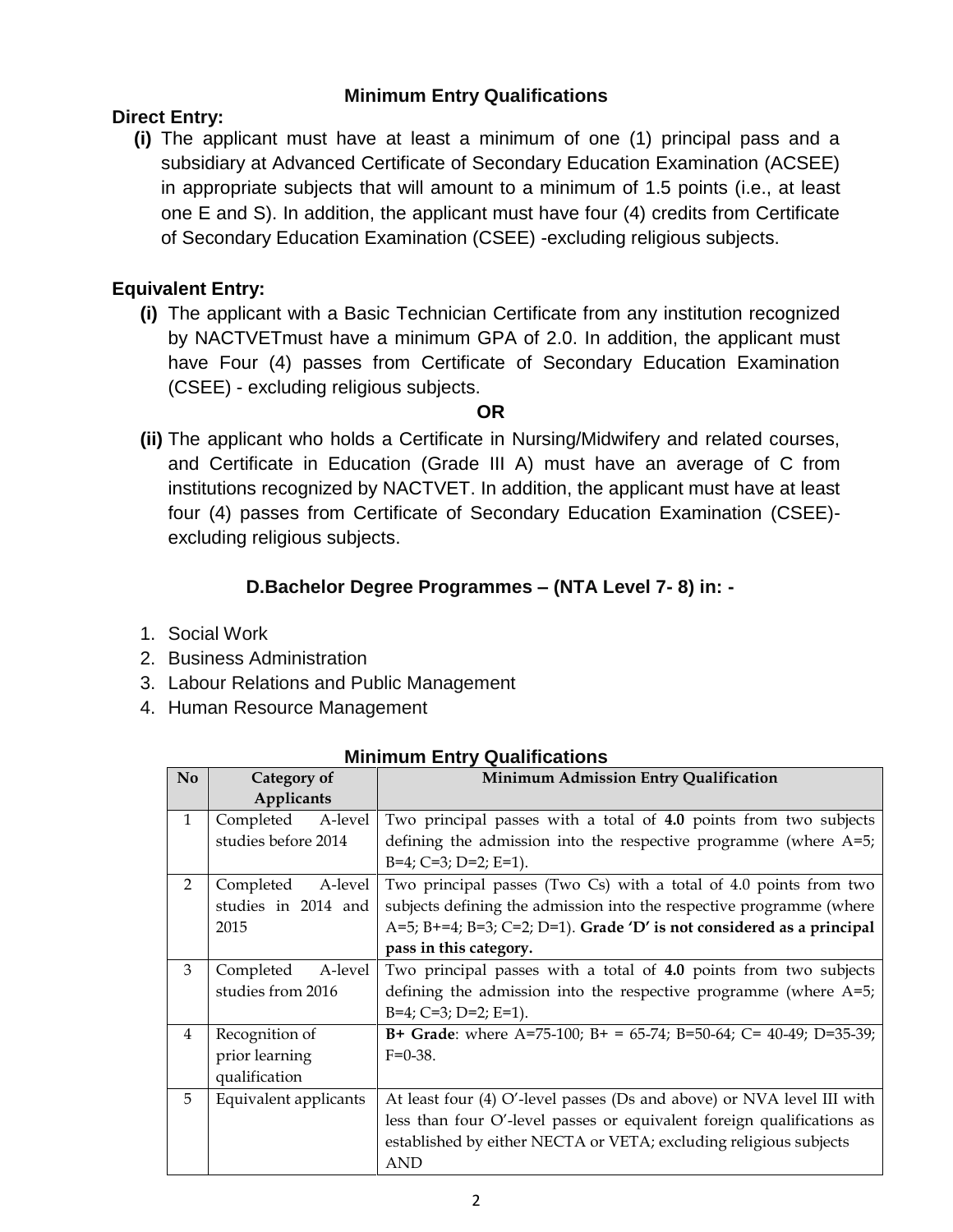| vi) Upper Second Class for classified non-NTA diplomas.<br>vii) Holder of OFP from the Open University of Tanzania |
|--------------------------------------------------------------------------------------------------------------------|
| equivalent letter from TCU/NACTVET.                                                                                |
| v) A Distinction for unclassified diplomas and certificate with                                                    |
| Medicine and others; OR                                                                                            |
| iv) Average of 'B' grade for Health related awards such as Clinical                                                |
| iii) Average of 'B' Grade for diploma in Teacher Education; OR                                                     |
| At least a GPA of 3.0 FOR Full Technician Certificate (FTC) OR<br>$\mathbf{ii}$                                    |
| At least a GPA of 3.0 for Ordinary diploma (NTA Level 6); OR                                                       |

### **E. Postgraduate Diploma Programme in:**

### **1. Law, Mediation and Arbitration**

### **Minimum Entry Qualifications**

**(i)** The applicant must have a Bachelor Degree or Advanced Diploma in relevant fields or its equivalent in Social Science with PASS grade.

### **F. Master Degree Programmes (NTA Level 9) in:**

### **1. Social Work**

- **2. Strategic Human Resource Management**
- **3. Labour Laws, Mediation and Arbitration**

### **Minimum Entry Qualifications Master Degree in Social Work One-year Programme**

**(i)** Advanced Diploma/Bachelor degree in Social Work with 2.7 GPA or Postgraduate Diploma in Social Work. The applicants in this category will only be required to undertake the Advanced Modules that carry 120 credits.

### **Two-year programme**

**(ii)** Advanced Diploma/Bachelor Degree in Social Sciences preferably, Community Development, Sociology, Health Sciences, Psychology, Education, and any other related discipline with 2.7 GPA. In addition, Applicants in this category (Without Social Work background) will be required to undertake both Foundation and Advanced Modules that carry 260 credits.

### **Master Degree in Strategic Human Resource Management Minimum Entry Qualifications**

**(i)** Possession of at least a second-class Bachelor Degree or Advanced Diploma in Human Resource Management or any other Social Science field(s) of study with minimum of 2.7 GPA from recognized higher learning institutions.

#### **OR**